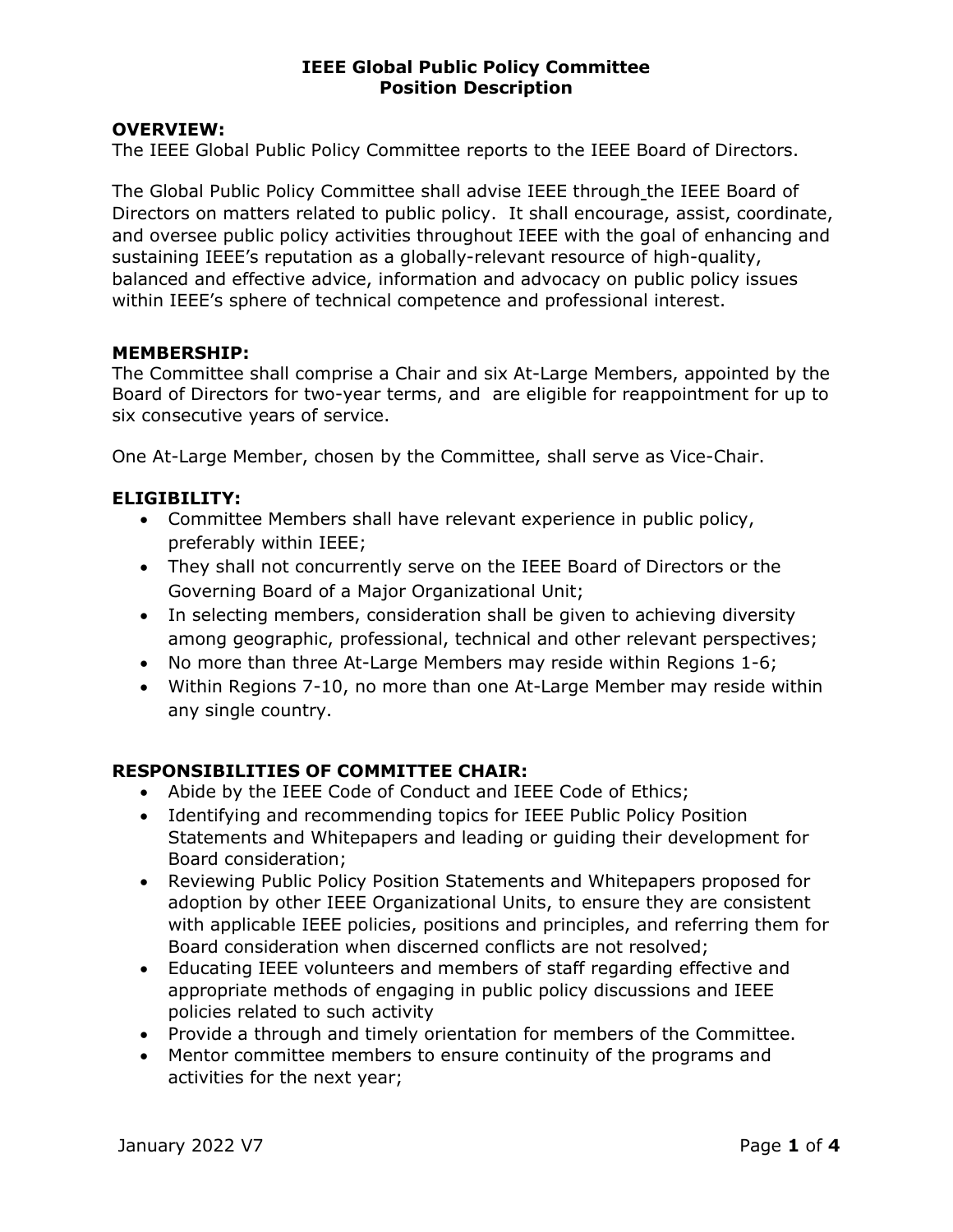- Overseeing IEEE's public policy-related legal and regulatory compliance operations;
- Maintaining an open and searchable public archive of all IEEE public policy positions and associated policy communications;
- Developing metrics and providing reports that gauge the effectiveness of IEEE's public policy activities;
- Other assignments as may be made by the IEEE Board of Directors;
- The Committee shall keep minutes of its meetings and submit summary reports of its activities to each regular meeting of the IEEE Board of Directors and otherwise as directed;
- Excellent leadership skills including the ability to motivate others; negotiate compromise and resolve differences; maintain positive working relationships and capability to set direction;
- Complete compliance training, as required by IEEE;
- Provide leadership and assume ultimate responsibility for the timely fulfillment of all responsibilities of the Committee defined and required by IEEE Governing Documents, as follows: The IEEE Certificate of Incorporation under New York State Not for Profit Corporation Law; the IEEE Constitution; IEEE Bylaws, notably Bylaws I-304, I-305; IEEE Policies; IEEE Global Public Policy Committee Charter and Operations Manual.

# RESPONSIBILITIES OF COMMITTEE VICE-CHAIR:

- Abide by the IEEE Code of Conduct and IEEE Code of Ethics;
- Become familiar with the committee Charter and Operations Manual and related sections of IEEE's Bylaws, Policies and governing documents.
- Accept and carry out such tasks and responsibilities as are assigned by the Chair in a timely manner. These may typically include:
	- $\circ$  Participation in such orientation activities as requested by the Chair;
	- o Review committee agendas and minutes prior to each meeting;
	- $\circ$  Contribute for the development of the annual schedule of activities;
	- $\circ$  Chair and serve on ad hoc committees, as appointed by the Chair;
	- o Actively participate in all committee discussions and meeting;
- Act on behalf of the Chair in the event of his/her incapacity;
- Complete compliance training, as required by IEEE.

# RESPONSIBILITIES OF COMMITTEE MEMBERS:

- Abide by the IEEE Code of Conduct and IEEE Code of Ethics;
- Become familiar with the committee Charter and Operations Manual and related sections of IEEE's Bylaws, Policies and governing documents.
- Accept and carry out such tasks and responsibilities as are assigned by the Chair in a timely manner. These may typically include:
	- $\circ$  Participate in such orientation activities as requested by the Chair;
	- o Review committee agendas and minutes prior to each meeting;
	- o Contribute for the development of the annual schedule of activities;
	- $\circ$  Chair and serve on ad hoc committees as appointed by the Chair;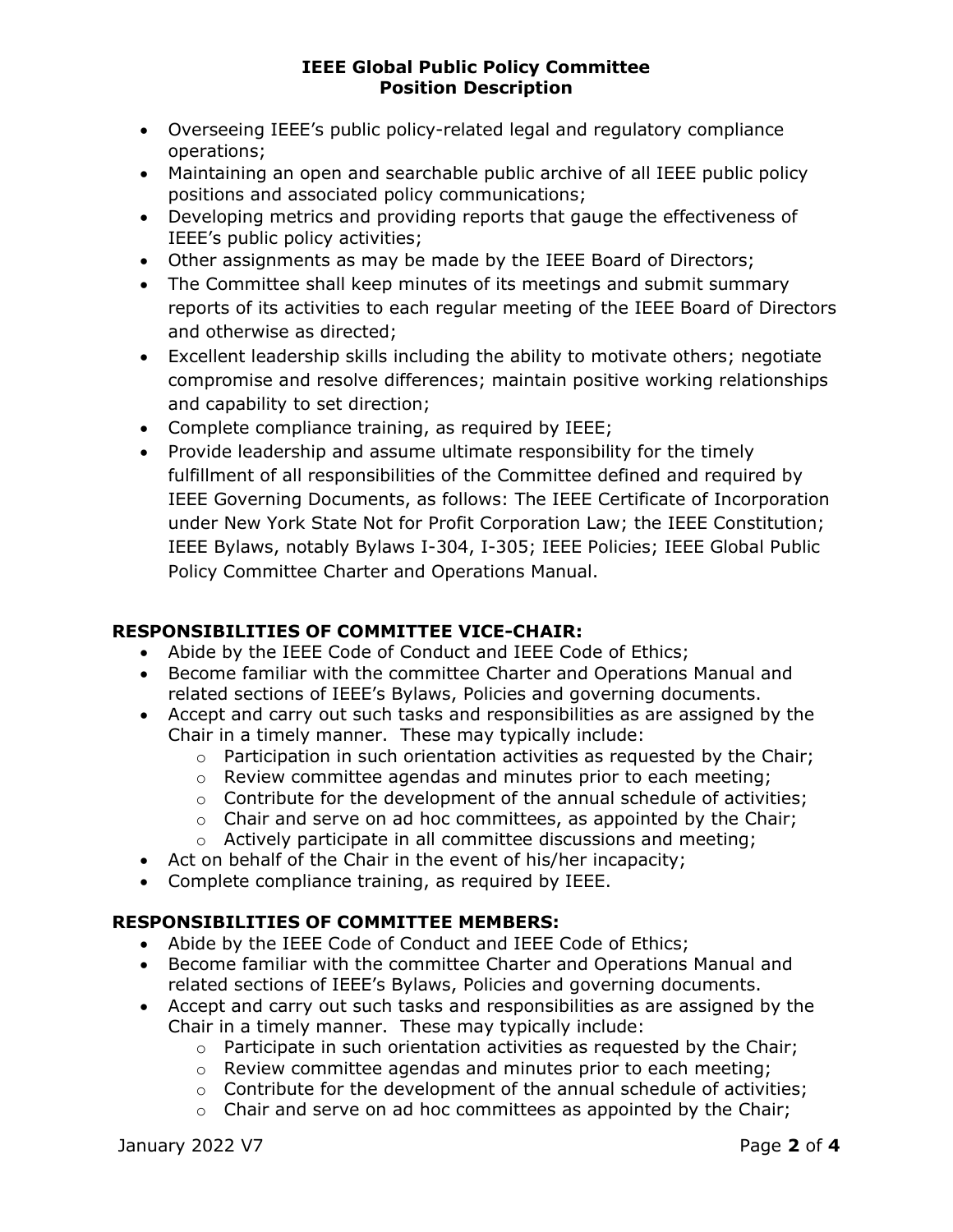- o Actively participate in all committee discussions and meetings;
- Complete compliance training, as required by IEEE.

# QUALIFICATIONS AND SKILLS:

### Knowledge

- General familiarity with the IEEE's fields of interests, activities, mission, goals, needs, and direction;
- General familiarity with the functions of IEEE's Major Organizational Units.

## Experience

- Experience relevant to the mission of the Committee, acquired either through volunteer activities in IEEE or in similar roles in other organizations;
- Experience in working within IEEE's operating culture of volunteer/staff partnerships or experience in other organizations that should provide good preparation for working in the IEEE culture.

## Personal Characteristics

- Ability to think critically;
- Detail oriented;
- Evidence of a high level of professionalism in prior IEEE volunteer roles;
- Strong communications and consensus-building skills;
- Ability to act with discretion and preserve the confidentiality of confidential information;
- Honesty, integrity, and adherence to high ethical standards.

# Additional Qualifications for Chair

- Excellent leadership skills including, but not limited to, the ability to motivate others, negotiate compromise, and resolve differences;
- Ability to maintain positive working relationships;
- Ability to set direction;
- Ability to facilitate and run meetings efficiently, including familiarity with parliamentary procedures.

# ESTIMATED TIME REQUIREMENTS:

 A minimum of four members, including the Chair, shall be required to provide a quorum.

| <b>Activities:</b>                     |                                        |
|----------------------------------------|----------------------------------------|
| <b>Meetings</b>                        |                                        |
| Electronic                             | Frequently as required                 |
|                                        |                                        |
| In Person                              | At Least 1 in-person meeting each year |
| <b>Correspondence</b> (email, drafting |                                        |
| items, etc.)                           |                                        |
| Travel (does not include meeting       | 1-2 days/meeting (typically 1 per      |
| time)                                  | year)*                                 |